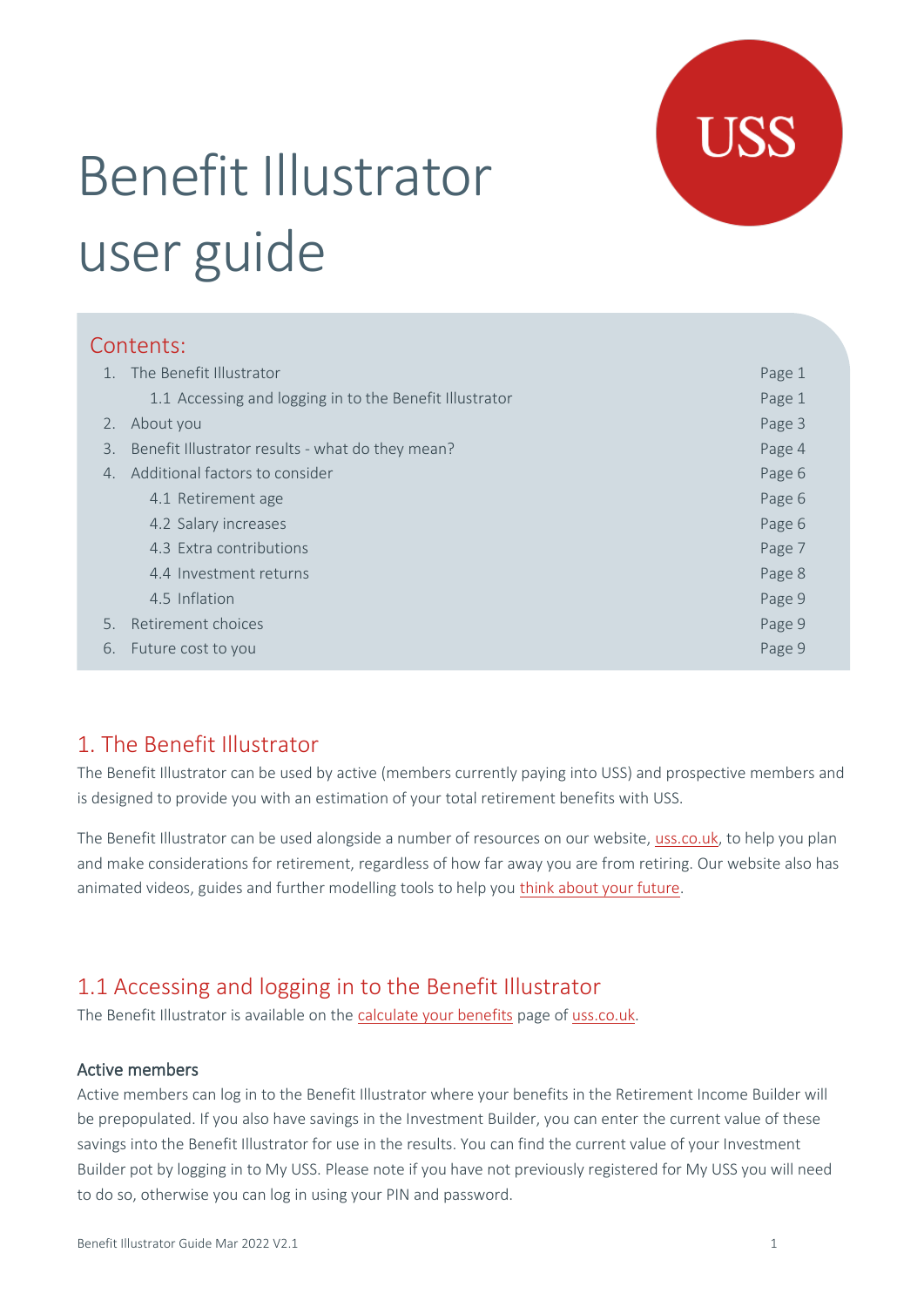Members can log in to the Benefit Illustrator using:

- Your USS member number; and
- Your National Insurance number.

| For members<br>Home                                                                 | <b><i><u>Property Communication</u></i></b>                                                                                                                                                                                                                       |
|-------------------------------------------------------------------------------------|-------------------------------------------------------------------------------------------------------------------------------------------------------------------------------------------------------------------------------------------------------------------|
| USS                                                                                 | USS benefit illustrator                                                                                                                                                                                                                                           |
|                                                                                     | Welcome to the USS benefit illustrator, designed to provide you with an estimate of your USS benefits at retirement.                                                                                                                                              |
| earned in the scheme from 1 April 2016 up to your retirement.                       | If you are a current USS member you can login to the illustrator below using your new USS member number. The illustrator will<br>then include in its estimate the value of your benefits earned to 31 March 2016, plus an estimate of the value of benefits to be |
| login option below.                                                                 | If you are not yet a member of USS, or if you only recently joined the scheme, you can use the illustrator by choosing the non-                                                                                                                                   |
| Login for active members                                                            |                                                                                                                                                                                                                                                                   |
| Please provide the following information:                                           |                                                                                                                                                                                                                                                                   |
| Full USS member number                                                              |                                                                                                                                                                                                                                                                   |
| First three characters of your surname                                              |                                                                                                                                                                                                                                                                   |
| Please input the 3rd, 5th and 8th characters from your<br>National Insurance number |                                                                                                                                                                                                                                                                   |
|                                                                                     | Login >                                                                                                                                                                                                                                                           |

#### How do I know if I have savings in the Investment Builder?

If you earn over the salary threshold (£40,000 for 2022/23), have made additional contributions to USS, including the match, or have recently transferred into USS from another pension scheme you will likely have savings in the Investment Builder. If you are still unsure, please speak to your employer's pension contact.

#### Prospective members

If you are a prospective member or you don't have your login details to hand, please use the prospective member access to manually enter your details.

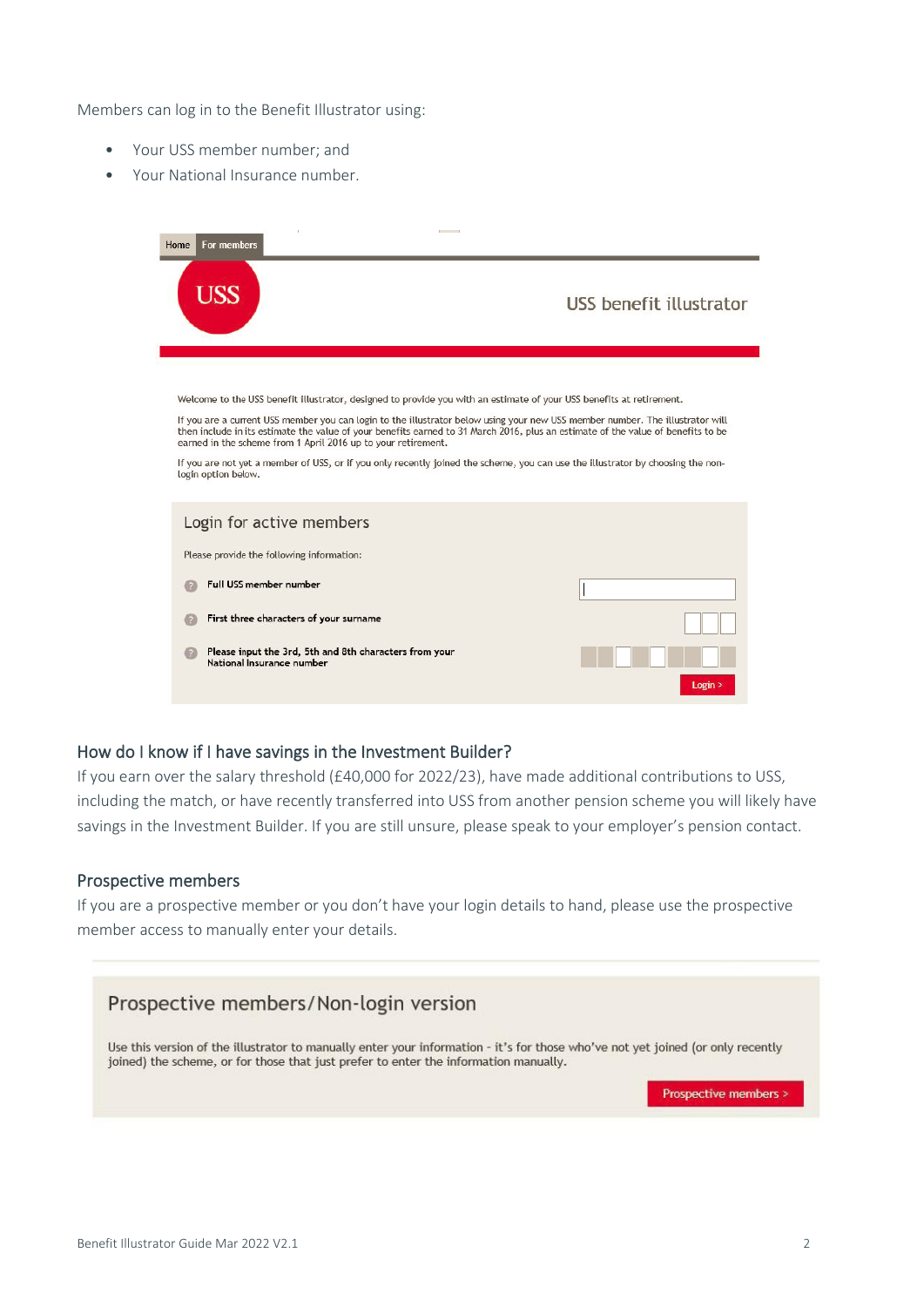# 2. About you

#### I have logged in to the Benefit Illustrator

This section will be pre-populated with your date of birth, gender and your Retirement Income Builder benefits as at 31 March 2020, to continue, please enter your current salary.

Please note, when adding your salary:

- If you work part-time input your actual salary and not the full-time equivalent;
- If you pay USS contributions from more than one role, input your aggregate salary across all roles.

|                                        |                                                                 |                                                                                                                | USS benefit illustrator                                                                                                                                                                                                                                            |  |
|----------------------------------------|-----------------------------------------------------------------|----------------------------------------------------------------------------------------------------------------|--------------------------------------------------------------------------------------------------------------------------------------------------------------------------------------------------------------------------------------------------------------------|--|
| <b>Disclaimer</b>                      | Log out                                                         |                                                                                                                |                                                                                                                                                                                                                                                                    |  |
| About you section                      | <b>B</b> All benefits                                           | 图 Retirement choices                                                                                           | El Future cost to you                                                                                                                                                                                                                                              |  |
|                                        | Please enter the following details                              |                                                                                                                |                                                                                                                                                                                                                                                                    |  |
| receive, not its full-time equivalent. | Please only enter numerical characters (no £ or, or %)          |                                                                                                                | You have benefits in the USS Retirement Income Builder (this will be made up of benefits built up in the previous final salary or<br>CRB sections of the scheme). Please enter your salary below. If you are a part-time member simply enter the annual salary you |  |
| Annual salary                          |                                                                 |                                                                                                                | 60                                                                                                                                                                                                                                                                 |  |
| Date of birth                          |                                                                 |                                                                                                                | 18 December 1959                                                                                                                                                                                                                                                   |  |
|                                        |                                                                 |                                                                                                                | Female                                                                                                                                                                                                                                                             |  |
| Gender                                 |                                                                 |                                                                                                                |                                                                                                                                                                                                                                                                    |  |
|                                        |                                                                 |                                                                                                                |                                                                                                                                                                                                                                                                    |  |
| Your current USS benefits              | Please only enter numerical characters (no £ or, or %)          |                                                                                                                |                                                                                                                                                                                                                                                                    |  |
|                                        | Your USS Retirement Income Builder benefits as at 31 March 2016 |                                                                                                                | £22,101.81 a year                                                                                                                                                                                                                                                  |  |
|                                        |                                                                 | If you have funds within the USS Investment Builder, please enter the current total (as at today's date) below |                                                                                                                                                                                                                                                                    |  |
|                                        | Your USS Investment Builder benefits at today's date            |                                                                                                                | £0                                                                                                                                                                                                                                                                 |  |

If you have savings in the Investment Builder, you can enter the current value of your savings. You can find out the current value of your savings by logging in to [My USS.](https://www.uss.co.uk/register-for-my-uss) Please note if you have not previously registered for My USS you will need to do so, otherwise you can [log in](https://www.uss.co.uk/login) using your PIN and password.

#### I have accessed the Benefit Illustrator as a prospective member

You will need to manually enter all required information. Prospective members should leave the USS benefits section blank, the illustrator will provide an estimation based on you joining USS as at 1 April 2020.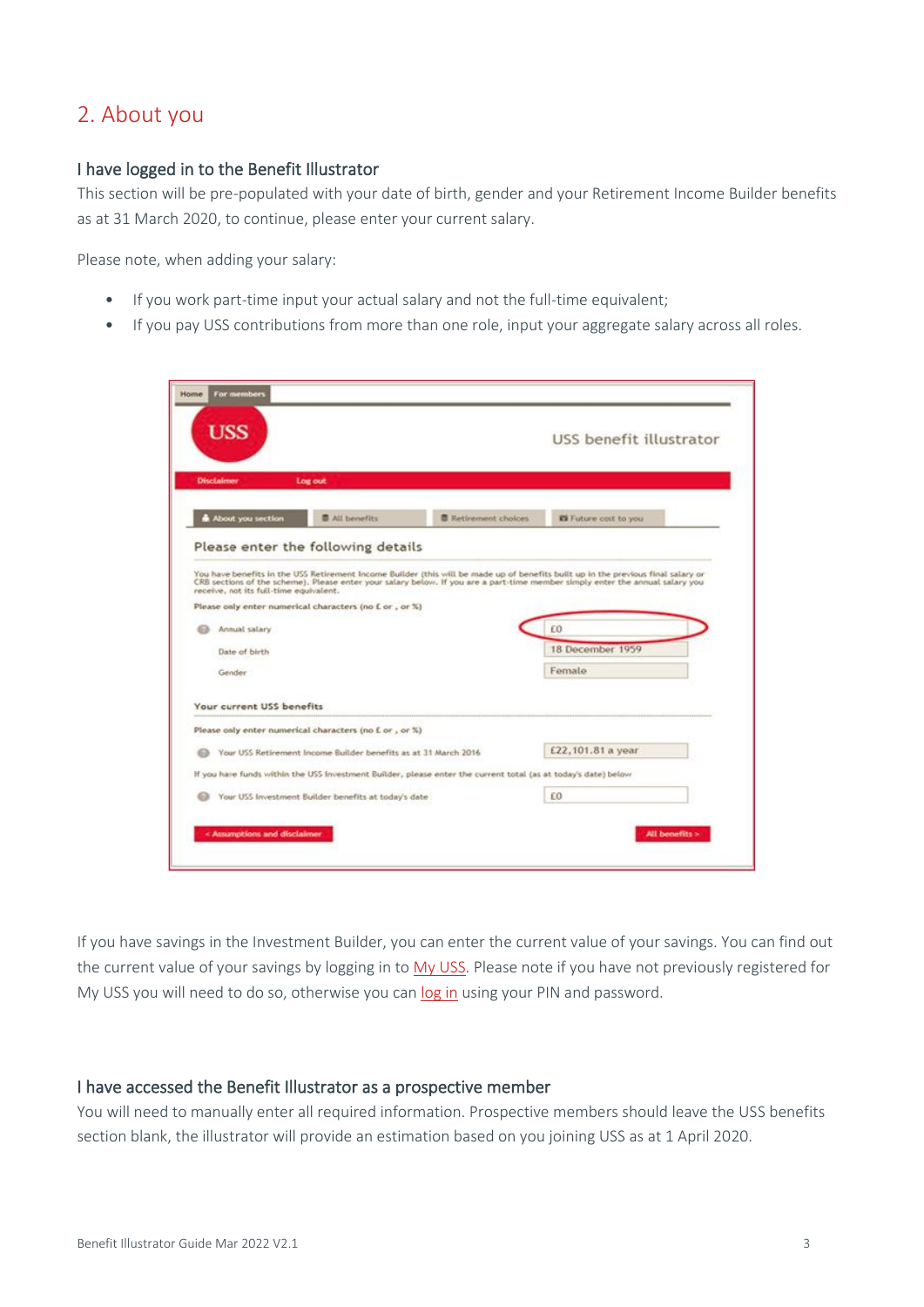If you are an active member, have logged in via the prospective member section and are unaware of your Retirement Income Builder benefits as at 31 March 2020 or Investment Builder benefits (if any), please speak to your employer's pension contact.

# 3. Benefit Illustrator results - what do they mean?

The results provide an overview of your projected retirement benefits at age 65\* based on the information you entered and/or the information we hold for you.

|                                              | Please enter the following details                                                                                                                                                                 |                                                                                                                     |
|----------------------------------------------|----------------------------------------------------------------------------------------------------------------------------------------------------------------------------------------------------|---------------------------------------------------------------------------------------------------------------------|
|                                              | This illustrator has not been pre-populated with your information because either:                                                                                                                  |                                                                                                                     |
| stage or have only just become eligible); or | • You are a recent joiner, not contributing to the scheme when the data was extracted;<br>• For another reason, such as certain complexities of benefits, you did not receive a benefit statement. | • You are not a current member of USS (i.e. you are a prospective member because you have chosen to opt-out at some |
|                                              | Please only enter numerical characters (no £ or, or %)                                                                                                                                             |                                                                                                                     |
| Annual salary                                |                                                                                                                                                                                                    | £0                                                                                                                  |
| Date of birth                                |                                                                                                                                                                                                    | dd/mm/yyyy                                                                                                          |
| Gender                                       |                                                                                                                                                                                                    | Male<br>v                                                                                                           |
|                                              |                                                                                                                                                                                                    |                                                                                                                     |
| <b>Your current USS benefits</b>             | Please only enter numerical characters (no £ or, or %)<br>Your USS Retirement Income Builder benefits as at 31 March 2016                                                                          | £0                                                                                                                  |
|                                              | If you have funds within the USS Investment Builder, please enter the total below:                                                                                                                 |                                                                                                                     |

\*This will automatically default to age 65 or your current age if you are already over 65.

More information for each variance can also be found by using the tool tips  $\overline{\mathscr{C}}$  displayed on screen.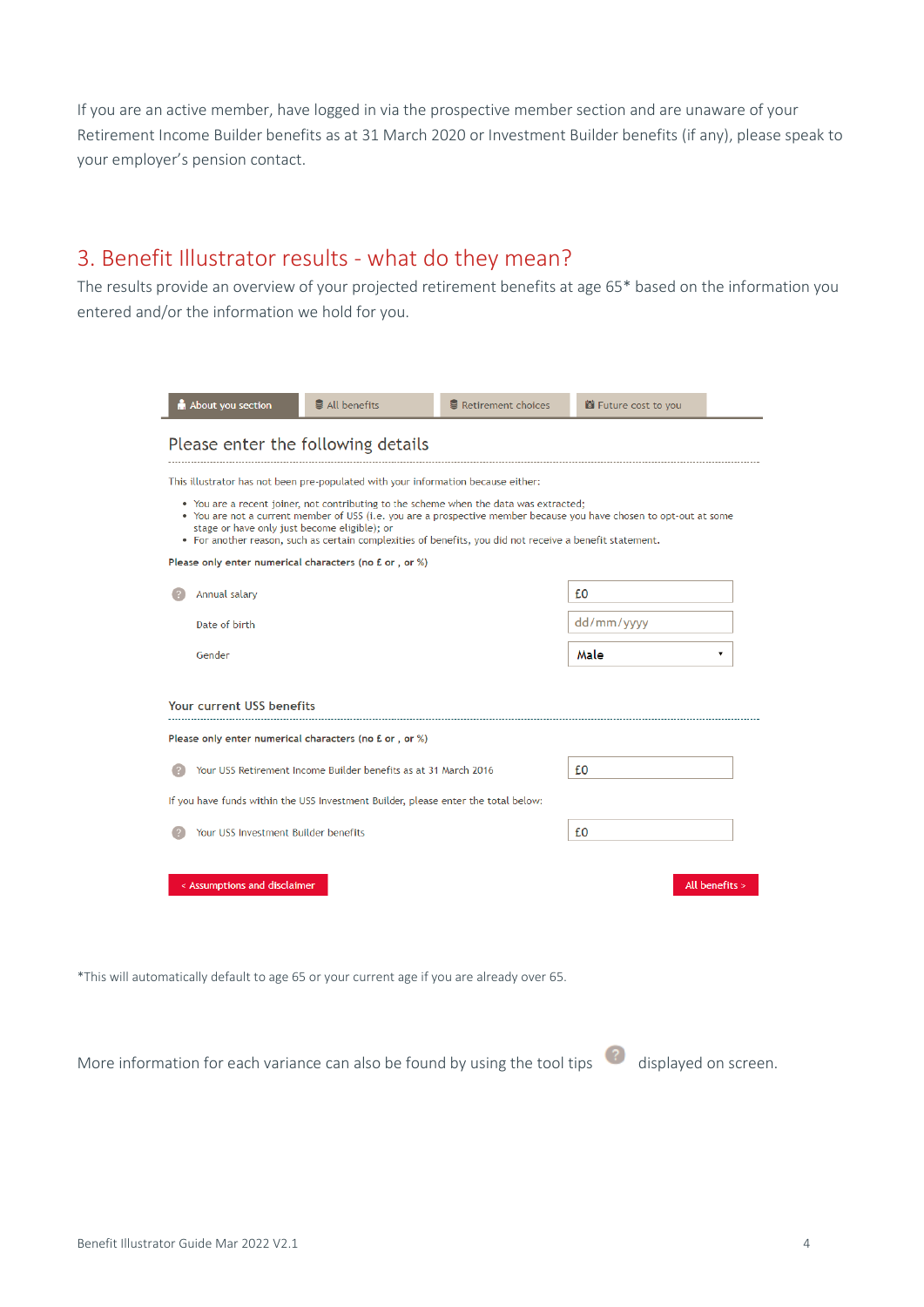The displayed results are broken down by the following:

| All benefits<br>About you section                                                                                                                                                 | <b>B</b> Retirement choices | <b>El Future cost to you</b>                                                                                                                                                           |
|-----------------------------------------------------------------------------------------------------------------------------------------------------------------------------------|-----------------------------|----------------------------------------------------------------------------------------------------------------------------------------------------------------------------------------|
| All benefits                                                                                                                                                                      |                             | Print                                                                                                                                                                                  |
| Graph key                                                                                                                                                                         |                             | <b>Standard benefits</b>                                                                                                                                                               |
| Pension earned to April 2016<br>USS Retirement Income Builder pension<br>Lump sum earned to April 2016<br>USS Retirement Income Builder lump sum<br><b>USS</b> Investment Builder | £48,060                     | £144,180<br>£21,030<br>Benefits built up at retirement.<br>The benefits are shown in today's money terms, and do not include any<br>deductions that are due to apply to your benefits. |
| Total pension                                                                                                                                                                     |                             | £48,060 a year                                                                                                                                                                         |
| Total lump sum                                                                                                                                                                    |                             | £144,180                                                                                                                                                                               |
| <b>USS Investment Builder</b>                                                                                                                                                     |                             | £21,030                                                                                                                                                                                |

- Pension earned to April 2020 the value of your pension at April 2020 plus revaluation up to the date you use the illustrator;
- Retirement Income Builder pension an estimated projection of the annual pension you could expect to receive at the retirement date you have chosen;
- Lump sum earned to April 2020 three times the value of your standard pension earned to April 2020;
- Retirement Income Builder lump sum three times the value of your projected standard Retirement Income Builder pension available as a one-off cash lump sum; and
- Investment Builder the estimated value of your Investment Builder (if any) at your selected retirement age.

#### Further Reading

Work through the [Retirement Planning Tool](https://www.uss.co.uk/for-members/thinking-about-your-future/retirement-planning-tool) to help you understand your options, how you might take your benefits and savings, and what choices you might want to make ahead of your retirement.

### 4. Additional factors to consider

There are a number of additional factors to the illustrator that allow you to vary your projected results, these can be found at the bottom of the screen.



Each factor is explained below, however you can also use the tool tips displayed on screen for more information.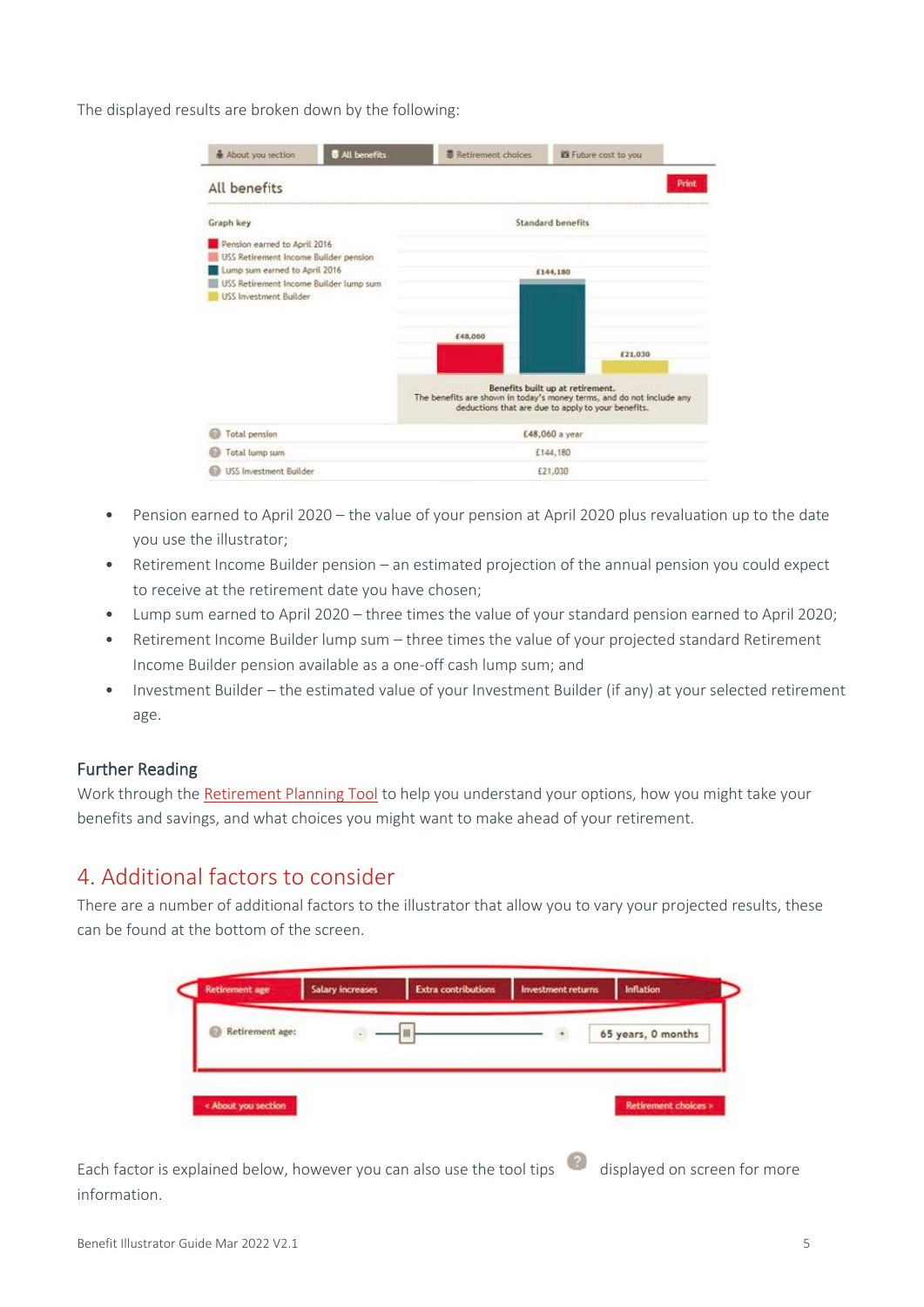# 4.1 Retirement age

Your retirement age (the age you choose to retire from USS and start receiving your benefits) can be varied to change the outcome of your projected benefits. The retirement age is defaulted to 66, the normal pension age for USS.

#### What will the results show me?

The results will show an increased or decreased level of projected benefits (depending on the retirement age you have selected) based on the information you have entered or the information we hold for you.



## 4.2 Salary increases and career progression

Here you can see the effect of any assumed or known future salary increases to your expected pension. Please note the increase selected will include assumed inflation of 2.5%. For example, if you enter a salary increase of 3.5% that is the equivalent of a salary growth of 1% above inflation.

#### What will the results show me?

The results will show an increased or decreased level of projected benefits depending on the salary increase and career progression information you have entered.

| <b>Retirement age</b>       | <b>Salary increases</b>                                             | <b>Extra contributions</b>                                                                                                                                                                                                                                                                                                                                          | <b>Investment returns</b>                          | <b>Inflation</b> |
|-----------------------------|---------------------------------------------------------------------|---------------------------------------------------------------------------------------------------------------------------------------------------------------------------------------------------------------------------------------------------------------------------------------------------------------------------------------------------------------------|----------------------------------------------------|------------------|
|                             | Select the rate of future annual salary increases:                  |                                                                                                                                                                                                                                                                                                                                                                     |                                                    |                  |
| Salary increases:           |                                                                     |                                                                                                                                                                                                                                                                                                                                                                     |                                                    | 2.5%             |
| Career progression          |                                                                     |                                                                                                                                                                                                                                                                                                                                                                     |                                                    |                  |
|                             | increases will be assumed to occur on 1 April of the selected year. | Below you can also select years which you expect to receive promotional increases instead of the annual increase<br>selected above. For each 'year of expected promotion' you input, the illustrator will use the indicated promotional<br>increase rate for that year only. For every other year it will use the standard salary increase rate selected above. The |                                                    |                  |
| Year of expected promotion: | $2017 -$                                                            |                                                                                                                                                                                                                                                                                                                                                                     | Percentage increase expected in year of promotion: | 10%              |
| Add                         |                                                                     |                                                                                                                                                                                                                                                                                                                                                                     |                                                    |                  |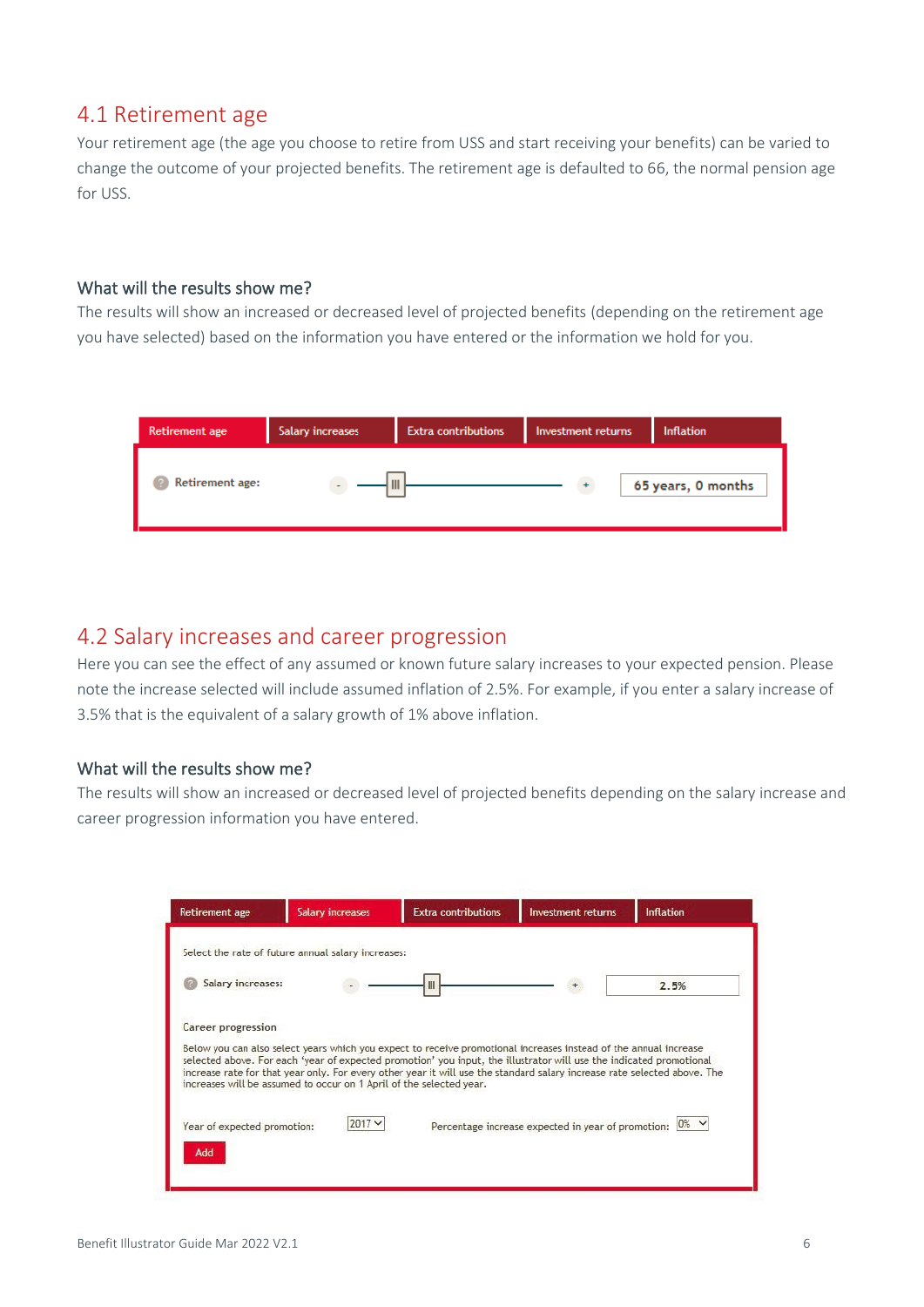# 4.3 Additional contributions

You can choose to build up further benefits to your retirement income by making additional contributions to the Investment Builder.

#### What will the results show me?

| Retirement age                    | <b>Salary increases</b> | <b>Extra contributions</b>                                                                                                                                                                                                                    | <b>Investment returns</b> | <b>Inflation</b> |
|-----------------------------------|-------------------------|-----------------------------------------------------------------------------------------------------------------------------------------------------------------------------------------------------------------------------------------------|---------------------------|------------------|
|                                   |                         |                                                                                                                                                                                                                                               |                           |                  |
|                                   |                         | You can choose to build up more benefits by making additional contributions to your USS Investment Builder. The<br>percentage selected below will be applied to your actual salary (i.e. salary adjusted for part time hours, if applicable). |                           |                  |
|                                   |                         | The first 1% of salary will be matched by your employer if you select "the match" at My USS.                                                                                                                                                  |                           |                  |
| extra 1% contribution rate below. |                         | You can contribute more than 1% of salary to your USS Investment Builder, but anything above 1% will not receive the<br>matched emplover contribution. The matched contribution will be shown in the above chart if you select at least an    |                           |                  |
| Extra contribution rate:          |                         |                                                                                                                                                                                                                                               |                           | 0%               |
| more details.                     |                         | This corresponds to a monthly employee contribution of £0 (before tax relief). See the future cost to you section for                                                                                                                         |                           |                  |
| 31 March 2016.                    |                         | Note: These extra contributions are assumed to be paid to the USS Investment Builder only. The illustrator does not<br>include any further contributions to existing AVC contracts (to purchase Added Years or Revalued Benefits AVCs) beyond |                           |                  |
| Purchase AVC.                     |                         | Note that the illustrator does not include any Additional Voluntary Contributions made to date into the USS Money                                                                                                                             |                           |                  |
|                                   |                         | We have limited the contribution to 25% of salary for the purposes of this illustrator, you can pay more if you wish,<br>subject to the Annual Allowance set by HM Revenue & Customs and the limits provided under the Scheme rules.          |                           |                  |
|                                   |                         |                                                                                                                                                                                                                                               |                           |                  |

Enter a percentage of your monthly salary using the slider, and this will be displayed both as a percentage and as a monetary value based on the salary you entered at the login stage. The results will show the estimated value of your Investment Builder based on your additional contributions, at your selected retirement age.

Please note, the illustrator assumes you have opted for the match if you select at least a 1% additional contribution.

To find out how the Investment Builder works, see the [Investment Builder web page.](https://www.uss.co.uk/for-members/your-pension-explained/investment-builder)

## 4.4 Investment returns

You can select an assumed rate of future annual investment returns you would like your Investment Builder savings to be based on.

#### What will the results show me?

| Retirement age                                                                                                                                                                                                                                      | <b>Salary increases</b> | <b>Extra contributions</b>                                                                                             | <b>Investment returns</b> | <b>Inflation</b> |  |
|-----------------------------------------------------------------------------------------------------------------------------------------------------------------------------------------------------------------------------------------------------|-------------------------|------------------------------------------------------------------------------------------------------------------------|---------------------------|------------------|--|
|                                                                                                                                                                                                                                                     |                         | Select the assumed rate of future annual investment returns you would like your USS Investment Builder to be based on. |                           |                  |  |
| Investment return rate:<br>5%<br>These example returns do not represent an expected or guaranteed return on investments. Investment returns may be<br>higher or lower than the range shown, and the value of investments can go down as well as up. |                         |                                                                                                                        |                           |                  |  |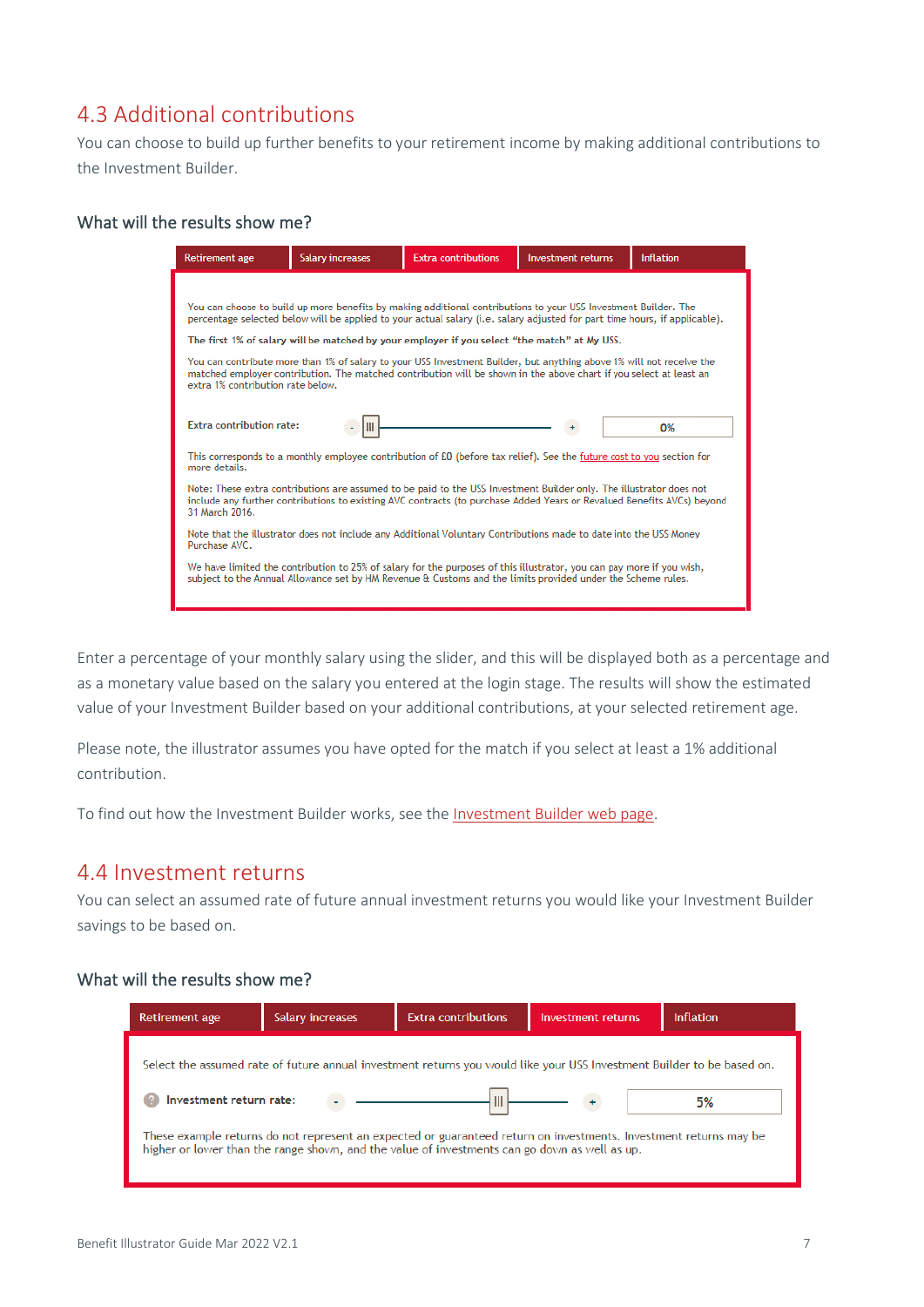By varying the percentage of annual investment returns you can see the impact on your projected benefits of different rates of return, within a range.

Please note these returns are an example and do not represent an expected or guaranteed return on investments.

Investment returns may be higher or lower than the range shown and the value of investments can go down as well as up.

# 4.5 Inflation

Here you can select an assumed rate of inflation. The default is currently set at 2.5%.

#### What will the results show me?

| Retirement age                                                                                           | Salary increases | <b>Extra contributions</b> | Investment returns | <b>Inflation</b> |
|----------------------------------------------------------------------------------------------------------|------------------|----------------------------|--------------------|------------------|
| Select the assumed rate of inflation.<br>Inflation rate:<br>The default inflation is assumed to be 2.5%. |                  | $\mathbb{I}$               |                    | 2.5%             |

By varying the assumed rate of inflation the results will show the effect of future inflation on your projected pension benefits.

## 5. Retirement choices

This section provides you with information on your choices at retirement.



Find more information on [understanding your options](https://www.uss.co.uk/for-members/thinking-about-your-future/understanding-your-options) online, and use th[e Retirement Planning Tool](https://www.uss.co.uk/for-members/thinking-about-your-future/retirement-planning-tool) to help guide you through the decisions you'll need to make to plan ahead.